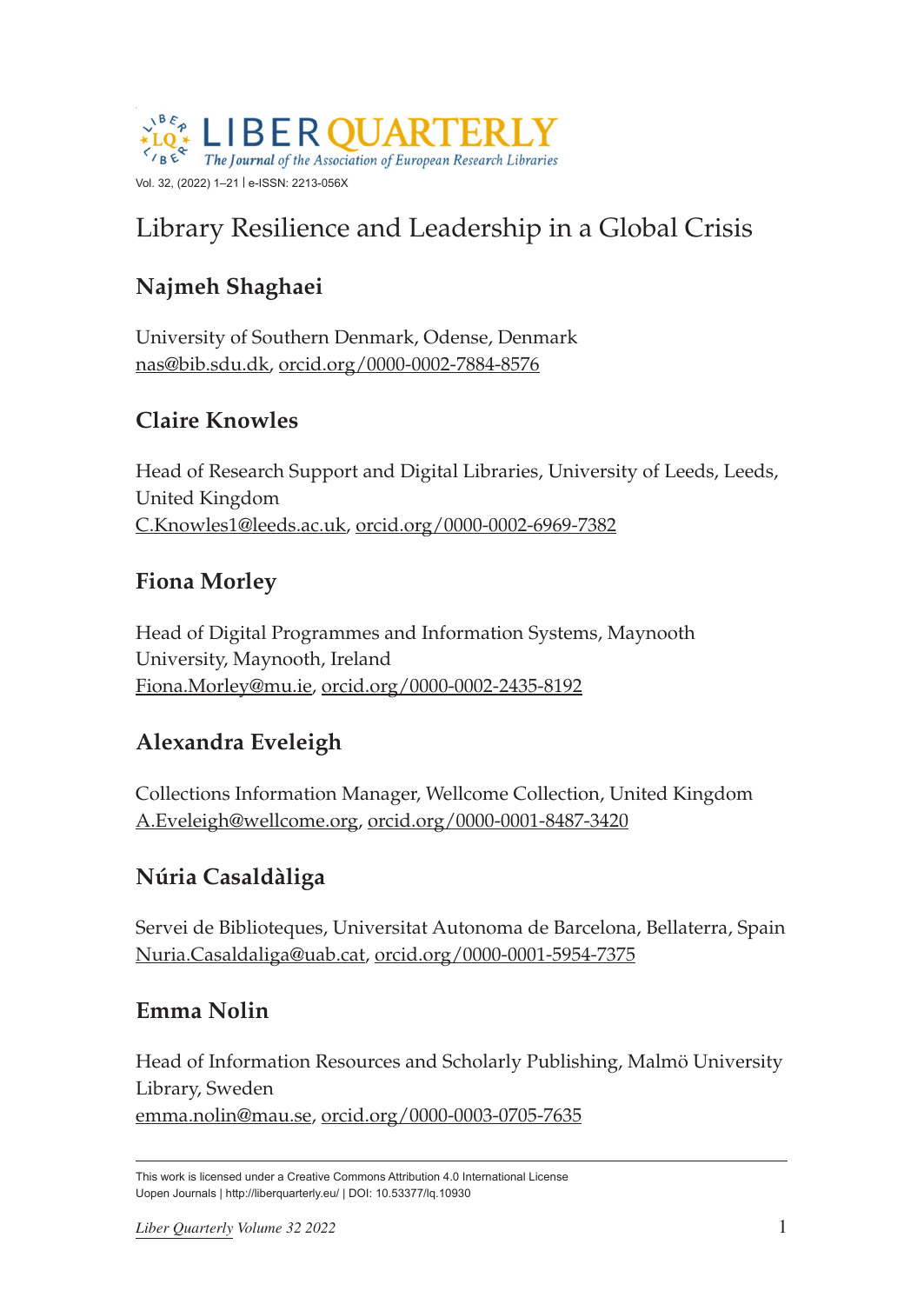# **Andrea Tatai**

Deputy Director of the University Library, Freie Universität, Berlin, Germany [tatai@ub.fu-berlin.de,](mailto:tatai@ub.fu-berlin.de) [orcid.org/0000-0002-9842-6493](https://orcid.org/0000-0002-9842-6493)

### **Marc Cohen**

Head of Library Resources and Collections, Queen Mary University of London, United Kingdom [m.j.cohen@qmul.ac.uk](mailto:m.j.cohen@qmul.ac.uk)

# **Martine Pronk**

Academic Services Manager, Utrecht University Library, Utrecht, **Netherlands** [m.c.e.m.pronk@uu.nl](mailto:m.c.e.m.pronk@uu.nl)

# **Elke Ghesquière**

Head of Libraries, KU Leuven, Belgium [elke.ghesquiere@kuleuven.be,](mailto:elke.ghesquiere@kuleuven.be) [orcid.org/0000-0003-2437-4747](https://orcid.org/0000-0003-2437-4747)

# **Abstract**

Research Libraries, like other organisations during the COVID-19 pandemic, have been facing difficult choices concerning which services to offer, whilst minimising risk to their staff, communities, and users. As the post COVID-19 era beckons, library leaders are urged to adapt flexible strategic plans that apply to every facet of library operation to ensure the organisations remain both safe and resilient in the future. This paper discusses leadership skills and practical techniques that can be applied to help build resilient libraries and deliver positive new change in the post-COVID-19 recovery period. Our findings indicate that leaders need to find ways to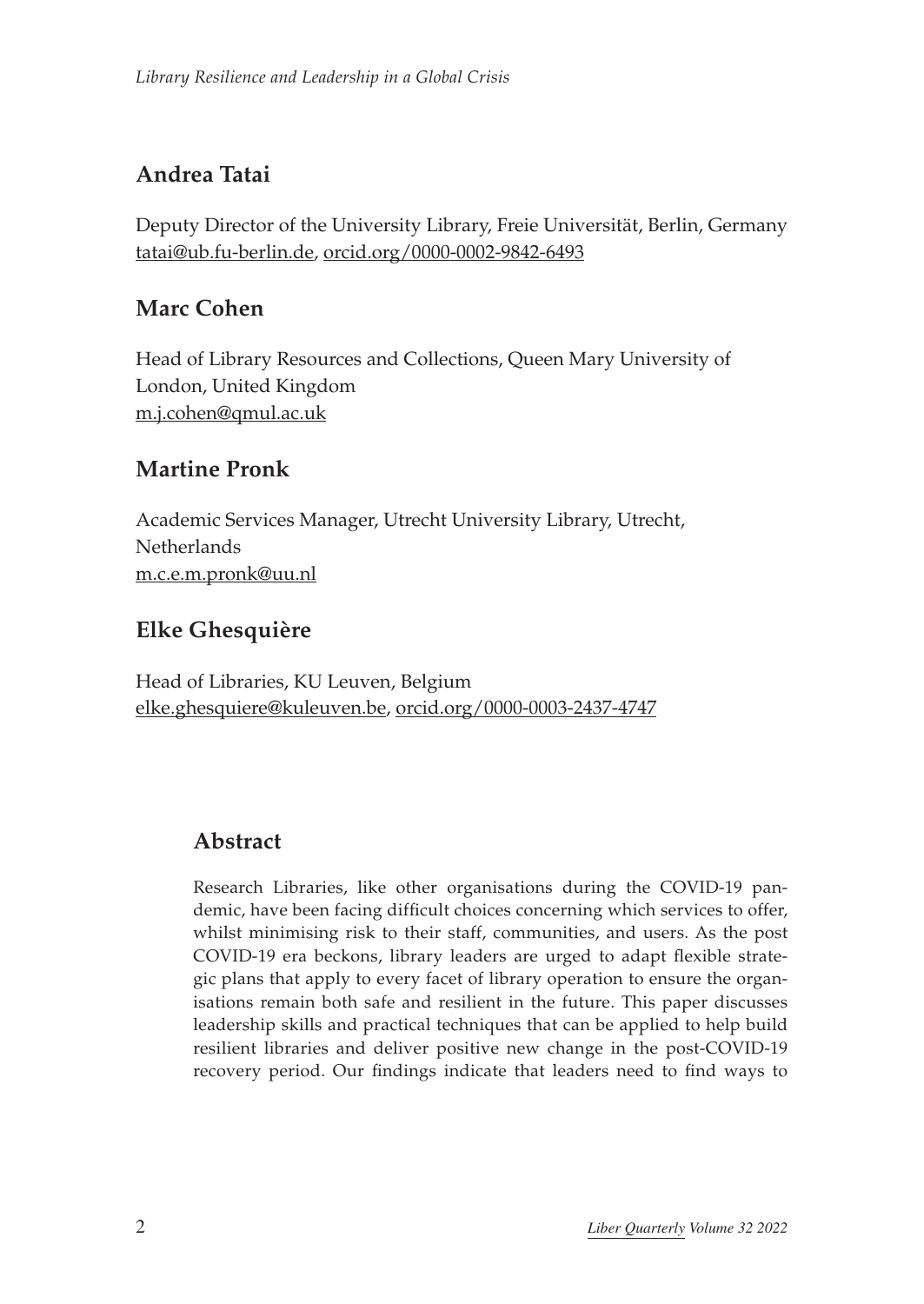realign library ambitions to this uncertain new operating environment. The focus should be directed to digitisation and supporting systems, as well as on sustainability and transformative services. These are a must for the future of libraries.

**Keywords**: Research libraries; resilience; leadership; COVID-19

### **1. Introduction**

In March 2020, research libraries all over Europe – indeed across most of the world – were suddenly required to close their doors and suspend most or all of their on-site services. The rapid shift towards remote library leadership which immediately followed was observed keenly and with particular interest by the  $5<sup>th</sup>$  cohort of the LIBER<sup>1</sup> Emerging Leaders' Programme. The programme's Action Learning sets, already well established by the online conference call, coupled with an active WhatsApp group, swung into action as an effective, pan-European peer support network: sharing practical tips on how best to maintain essential library services online, ideas for keeping colleagues connected and motivated, how to avoid mental exhaustion and adjust successfully to the new realities of everybody working from home.

As the immediate shock and anxiety of the onset of the pandemic started to subside, the group began to appreciate the enormity of some of the challenges we had faced in common (despite some significant variance between national and local COVID-19 regulations and crisis preparedness); challenges which for the most part we have successfully overcome. We presented two webinars for LIBER drawing on our own experiences and reflecting on how leadership skills and library ambitions might be adapted to meet the emergent new operating environment for European research libraries. These webinars and a follow-up survey circulated to attendees and previous Emerging Leaders' cohorts addressed both practical and strategic aspects of the response to the COVID-19 crisis and its ongoing impact.

The purpose of the paper is to identify how research library leaders might build resilience out of the COVID-19 crisis. Prior to presenting our method and results, we will present the literature that has inspired and qualified our work.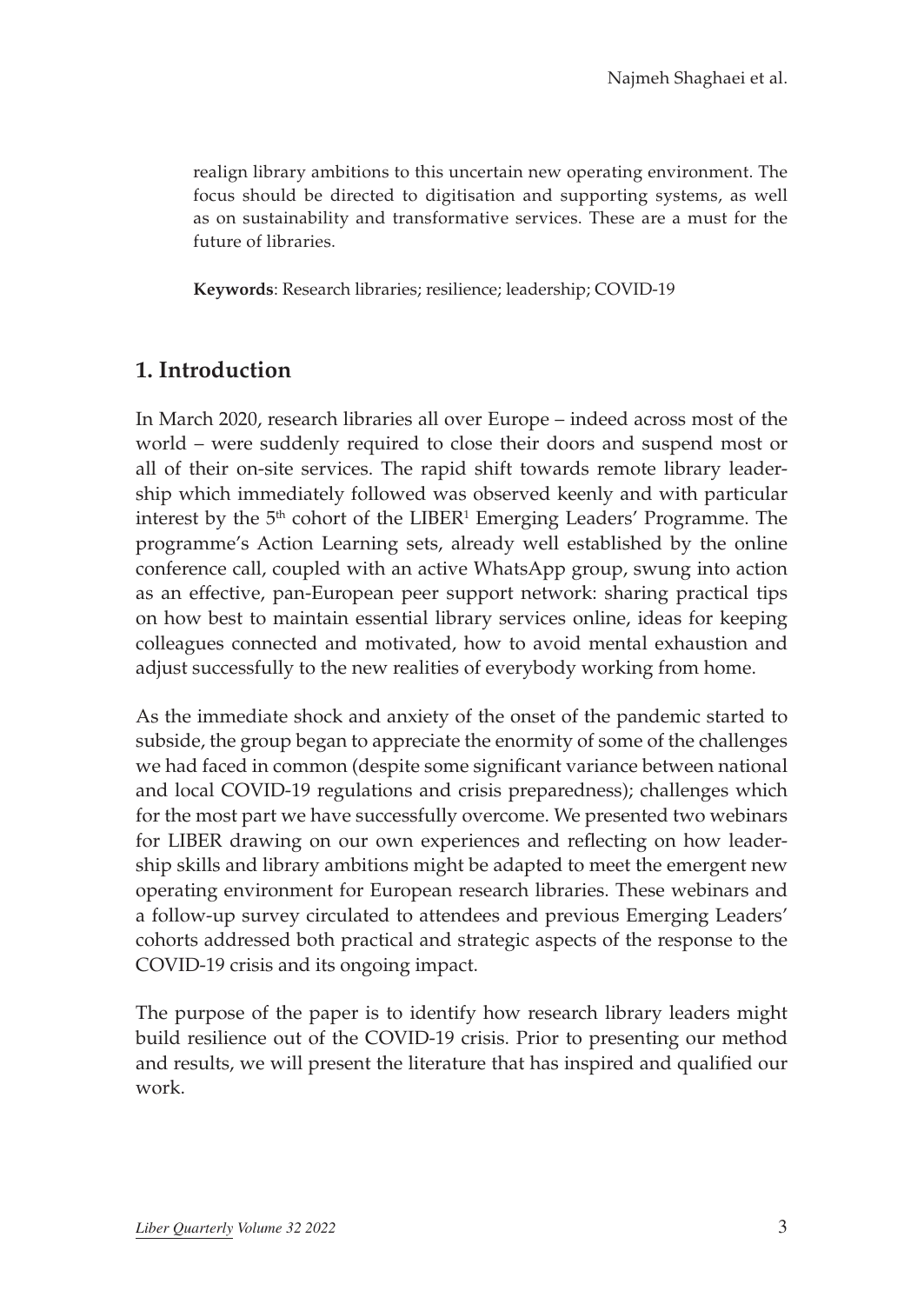### **2. Literature Review**

The modern world has never before seen a pandemic situation quite like COVID-19 (Kuknor & Bhattacharya, 2021). Therefore, the literature on the topic of leading research libraries during a pandemic is scarce and we did not find published empirical studies but rather opinion papers, blogs and guidelines regarding the situation of research libraries around the world since the outspread of COVID-19. Despite that fact, we are satisfied that there was plenty of relevant research on Leadership in time of crisis and in response to COVID-19 which demonstrated the knowledge and established the credibility of our work.

The speed and scope of COVID-19 forced organisations and leaders to rise to a series of sudden challenges: the crisis also offered new opportunities to demonstrate distributed leadership and to employ crisis management skills that could facilitate an effective response to the crisis and beyond (Boin et al., 2013).

In an uncertain situation like COVID-19, strong leadership skills are vital to illuminate the path forward. While much of the literature focuses on crisis management, other researchers and business consultants have emphasised the importance of leader behaviour in building and sustaining a diverse workforce during and post COVID-19 (Cox, 2001; Kuknor & Bhattacharya, 2020).

To advocate for organisational significance, protect infrastructure and restore trust among teams, leaders need to adopt strategies and tactics which are not only effective immediately during the pandemic, but can also be transformative in the future.

In this context, Renjen (2020) has defined strategy development as a means of turning from the crisis of the pandemic towards the creation of new value and organisational significance. This requires clarity of thinking, communication and decision making, all of which are of utmost importance for senior executives and leaders seeking to inspire people within their organisations to make it through this crisis and to prepare for whatever may come.

Before elaborating further, it is important to clarify the existing literature on strategies, values, communication, staff management, and characteristics of a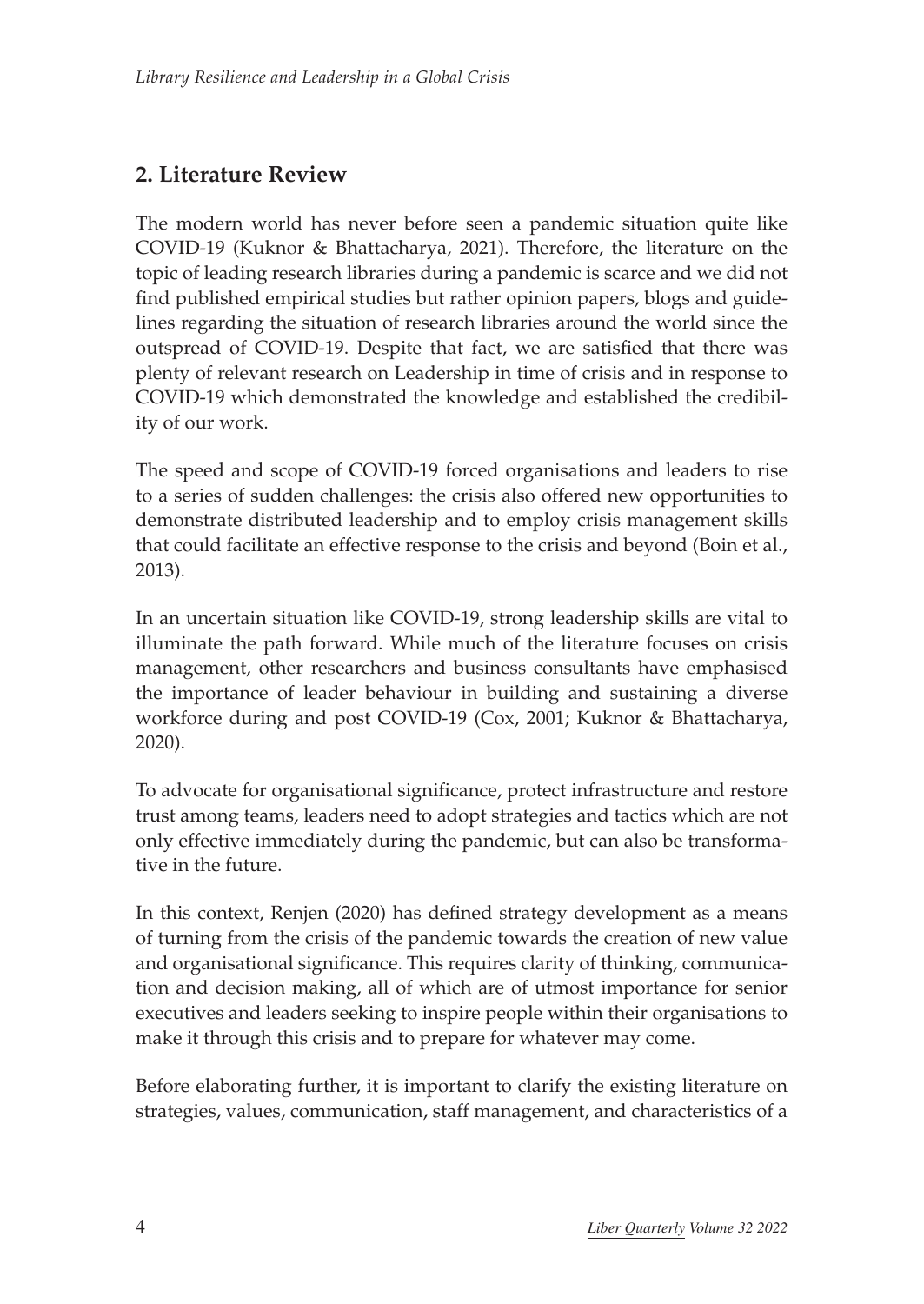resilience thinking, which are particularly relevant to our research question – so we can discover similar studies linked to our research topic.

#### **2.1. Strategies and Values**

In more ordinary times, a section on strategy would no doubt focus on the long term, on establishing a clear vision and plan of action for the library over a period of around 3 to 5 years. Strategic planning is something library leaders typically anticipate requiring both time and space: creating a conducive environment for review and reflection; planning ahead to create opportunities for consultation, communication and engagement; ensuring alignment between library strategy and that of the wider university or other governing body.

We are accustomed too, to think of strategy primarily in terms of its outputs and standard measures: typically, a hierarchy of policy and planning documents, carefully crafted objectives, and key performance indicators. Change, in this context, is generally incremental and gradual; progress is carefully monitored; success is structurally embedded.

In March 2020, the abrupt switch into rapid response mode in the face of a global health emergency initially seemed to cast out these leisurely notions of strategy altogether. Whole sections of our strategic planning documents and the associated KPIs were rendered suddenly inconsequential: who has the capacity to lead a collaborative revision of collections development policy when students are struggling to access basic texts? How relevant are the library user satisfaction survey results when the library study spaces are inaccessible?

But after many months of COVID-19 restrictions, it is evident that the pandemic will continue to impact for a considerable period to come on how our libraries can operate and the services we are able to deliver. And that consequently we cannot remain in crisis mode forever: we must begin again to think ahead and begin to realign library ambitions to this uncertain new operating environment. Strategic planning is of course not a concept alien to a crisis setting, in fact the English word 'strategy' derives directly from the ancient Greek word for a general, or the leader of an army. This definition of strategy as a process, the 'art of planning', needs to evolve quickly in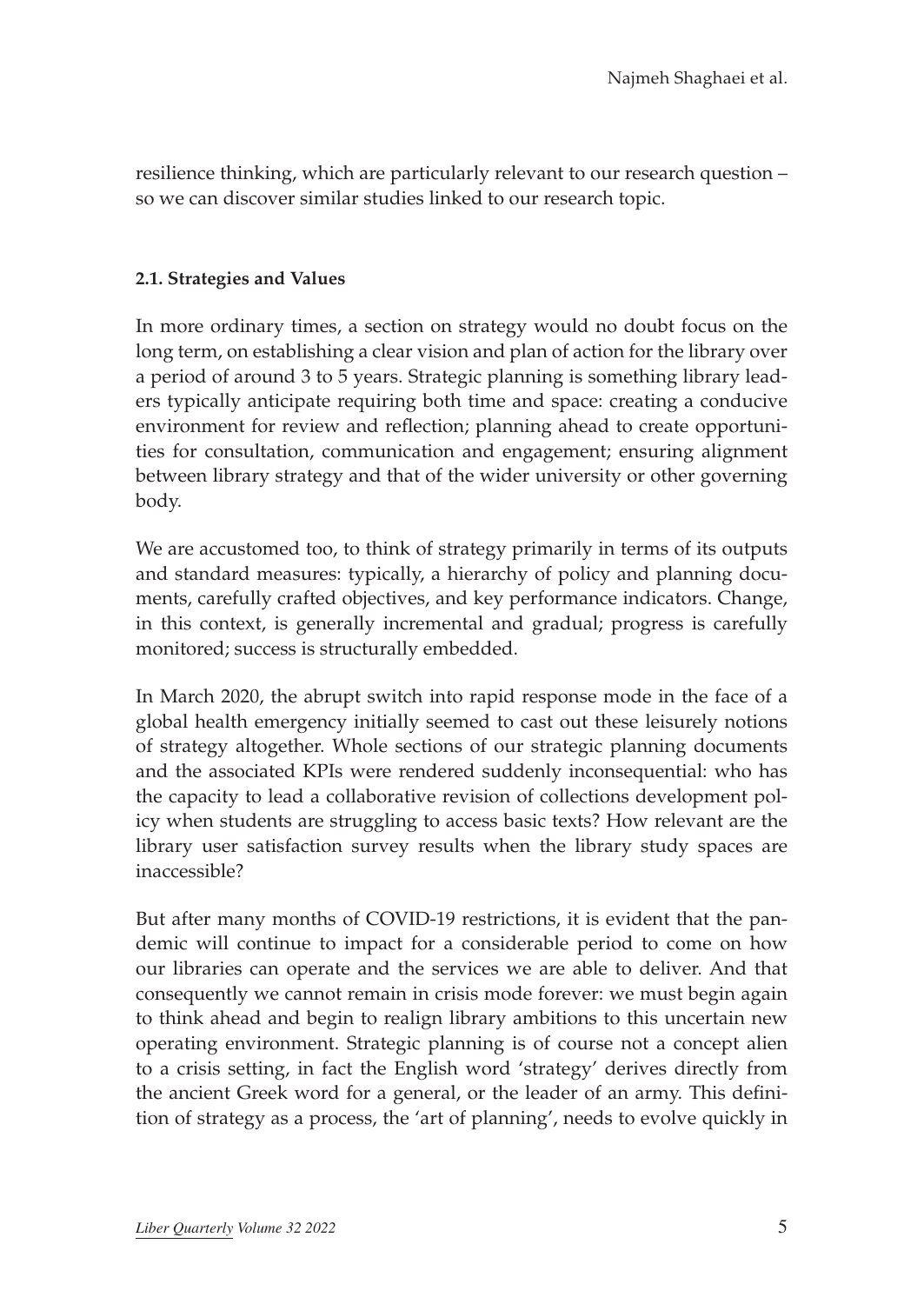response to the changing environment, enabling leaders to capitalise rather than capitulate to formidable challenges as they arise. So, can research library strategy respond flexibly and positively to the coronavirus crisis, and if so, how?

Michael Day (2020) highlights the British Library's approach to the pandemic in adopting a digital-first strategy. The Digital Preservation team adapted their training approach from on-site to online delivery with recorded options available and found that this boosted attendance as well as generated more specific digital preservation queries from attendees. The pandemic served to highlight the growing importance of digital collections in supporting innovation in use, research and outreach.

Wheatley and Hervieux (2019) note that libraries have been reluctant to change and embrace new technologies such as AI, often waiting for a particular technology to reach market saturation before reacting. They argue that this approach needs to be revisited, libraries need to proactively seek out new technologies that may enhance the service and they need to initiate conversations by including developments such as AI in strategic plans. 'The AI revolution is not on the horizon; it is already here, and libraries need to make peace with this fact and begin the process of co-existence.'

#### **2.2. Communication**

With a strong set of communication strategies, organisations can focus on executing the actions that lead to the greatest impact and move forward.

Schear and Young (2020) believe that solidarity, trust and confidence are a set of principles customised to reflect the organisation's values and are essential to shape the positioning of communication among teams. A follow-up study by Martin (2020) stressed all teams are dealing with some level of "information overload". To avoid feeling overwhelmed, leaders must focus on improving communication within their organisation which not only helps through the current situation but will also help to navigate the changed future that comes next.

In the context of leading research libraries specifically, Martin Shaw (2020) describes a variety of responses to the pandemic, playing to different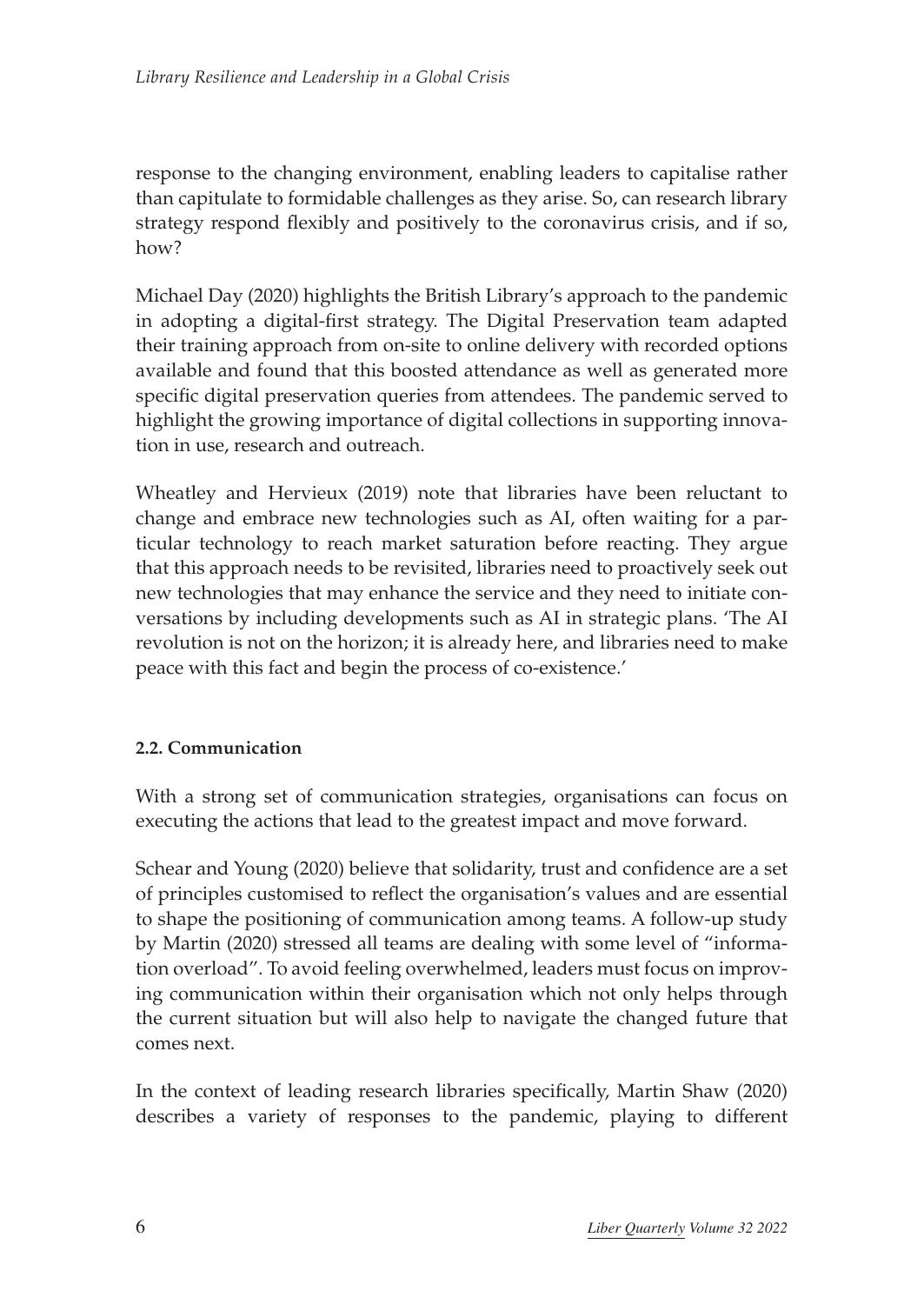institutions' strengths and often in collaboration with others such as scholarly societies, librarians, academics, and active social media users. He hopes that these new connections and collaborations will continue. Pionke (2020) in a call-to-action notes that libraries need to consider accessibility as part of the changes enforced by the pandemic. 'There is a need for creative thinking and outreach to support learning of all types of communities with a variety of different needs'.

#### **2.3. Hybrid Working and Flexible Work Arrangements**

It needs no further explanation that as a result of the pandemic, library staff was largely forced to work from home overnight.

Craft (2020) notes that the pandemic has forced libraries to make rapid changes that otherwise would have taken significant time and planning. As the pandemic was then a novel situation, a body of literature had not built up yet on the impact of this, so the author has examined the earlier literature on the move to remote working in library technical services. This literature highlights the challenges of isolation, socialisation, and work-life balance. The flexibility of both employer and employee is key.

It seems likely that the transition to a post-COVID reality will be gradual at best, depending on the measures and degree of vaccination, which may vary from country to country. In addition, it appears that not all work is as effective in an online environment as it is on site. Lund et al. (2020) indicate in their study 'The future of remote work' that there is a big difference between the 'theoretical maximum' and 'effective potential' of work: "[...] employers have found during the pandemic that although some tasks can be done remotely in a crisis, they are much more effectively done in person. These activities include coaching, counselling, and providing advice and feedback; building customer and colleague relationships; bringing new employees into a company; negotiating and making critical decisions; teaching and training; and work that benefits from collaboration, such as innovation, problemsolving, and creativity [...]".

Therefore, although during the pandemic it became apparent that many activities can be performed remotely, it is questionable whether this is always desirable. It is likely that library leaders will need to prepare for a form of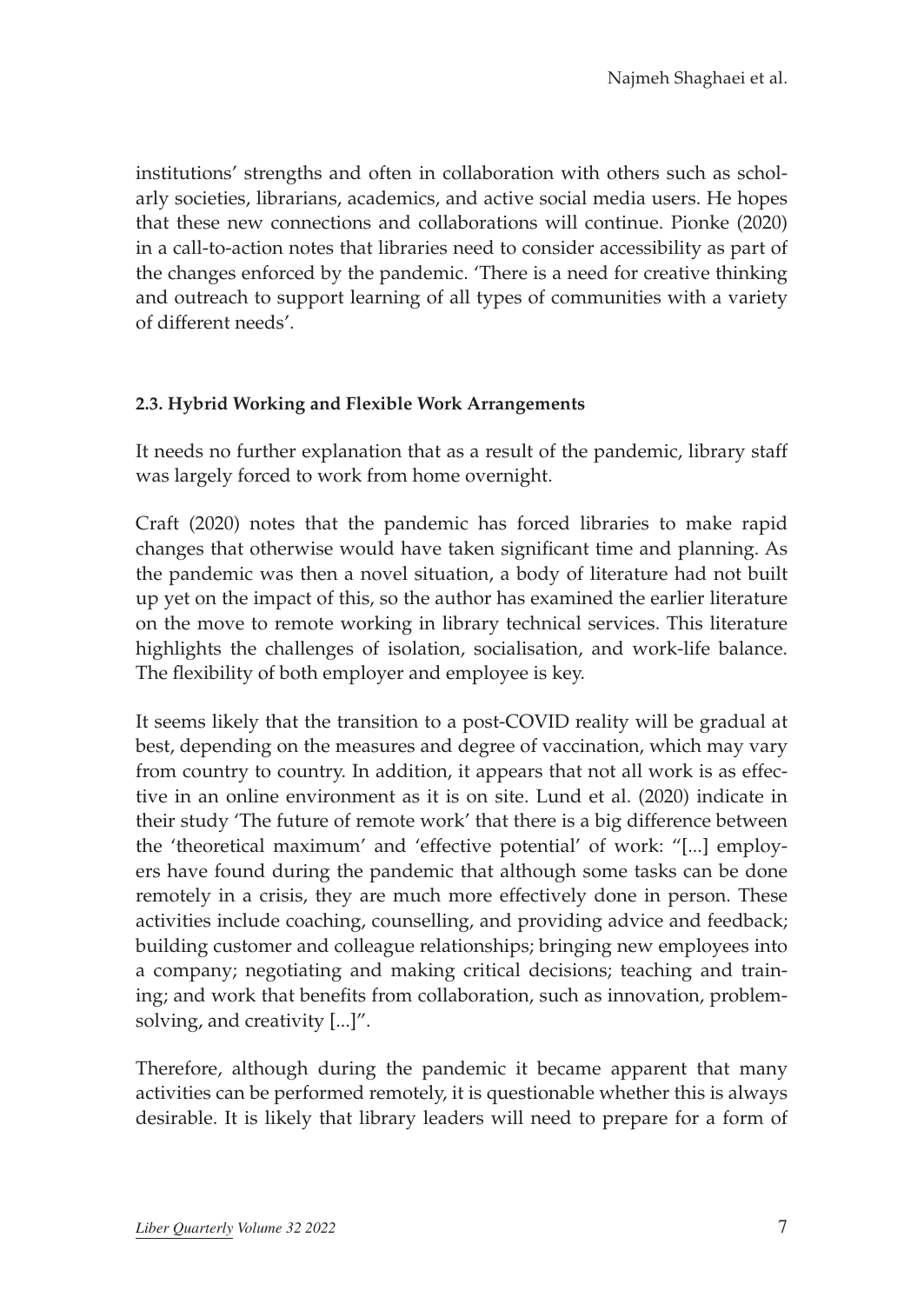hybrid working in which the nature of the work determines where, when and how it is performed.

Leaders face the question of what adjustments this will require from the workforce and leadership in their organisation. Remote work is more than just working elsewhere. Brannon et al. (2021), research support specialist at OCLC Research, emphasises in a webinar on the new model library, that it's about flexible work arrangements, which brings a much broader perspective than just focusing on remote working. It also requires possible adjustments in training and education of employees, a different organisational culture, a different way of managing and leadership style, attitude and behaviour of each employee and manager and new agreements on how to work. Additionally, one can ask which possible adjustments to the workplace itself, geared to the activities taking place on site, should be facilitated.

Hybrid working requires a reconsideration of what leadership skills are desired to lead teams successfully in a post-COVID reality. Many overviews have appeared of skills and the do's and don'ts of leading teams in a hybrid work situation (a.o. City National Bank, 2020; Keijser, 2020; Mahra, 2020; Pitstick, 2020). In summary, a number of similarities can be seen. The first is to agree on how to work as a team and on the expectations regarding the results of the team and individual employees. The second recommendation is to communicate openly and regularly, and to do so especially from a basis of trust and respect. Third: Create a sense of belonging. Everyone wants to feel they are respected, treated fairly, included within the group, and connected to the larger goals of the organisation. And finally, the advice to increase resilience through reinvention. New digital possibilities require new skills of employees but also of leaders to manage and shape the hybrid working environment.

#### **2.4. Staying Resilient**

In the Lucidea (2015) White paper note that 'Leaders who successfully manage change both reassure and inspire their teams – and individual contributors who navigate change build a professional confidence that allows them to thrive.'

The New Model Library is a project providing the OCLC research team an opportunity to engage with library leaders on the changes that the pandemic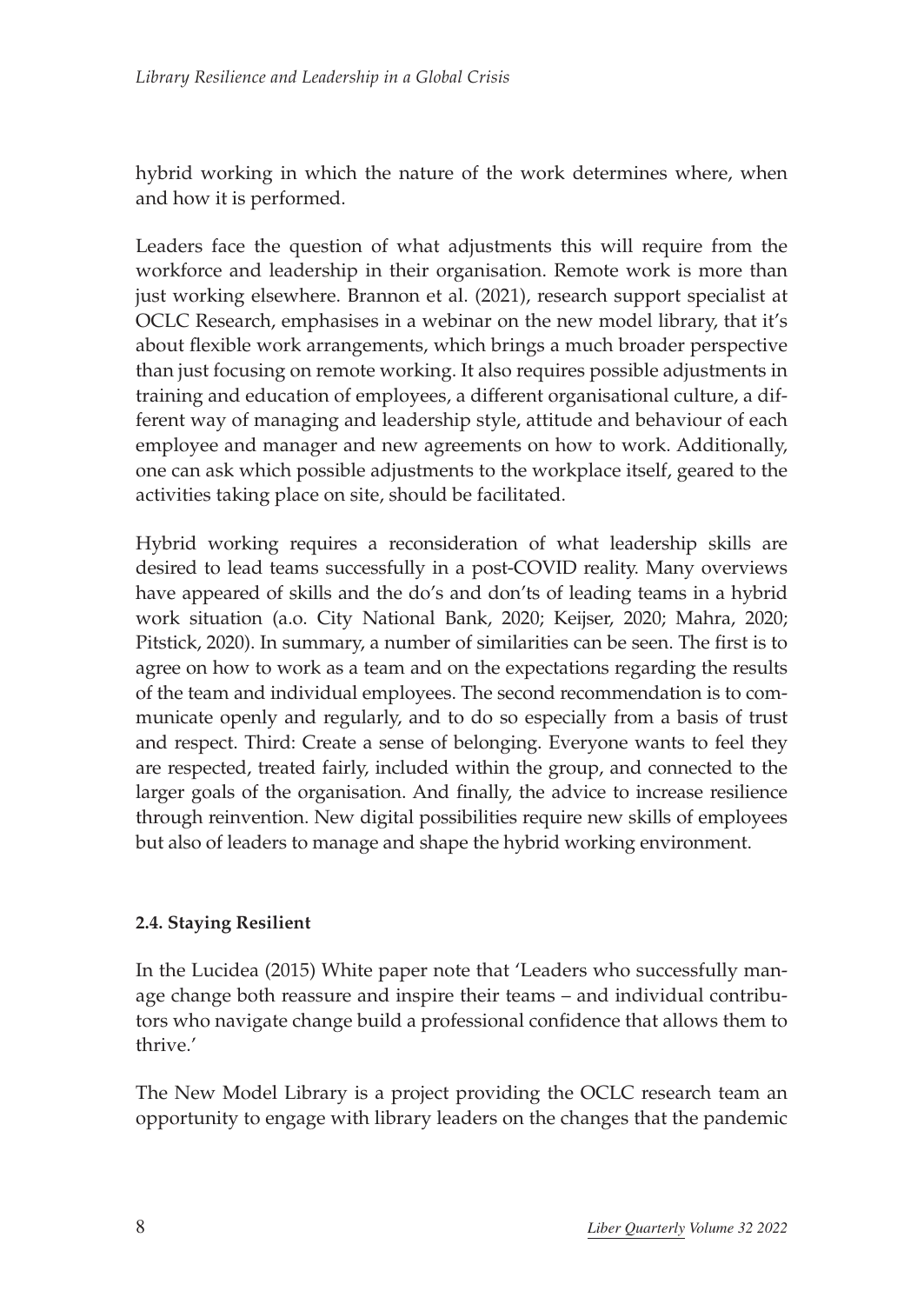has enforced and how this might evolve over time. Silipigni Connaway (2020) notes that for many students, teachers, researchers and others, the pandemic forced them to move from being 'skilled digital visitors to unwilling digital residents.' The unwilling digital residents may have to permanently adapt to their changed environment, but how library leaders can support positive transformation in this regard needs to be discussed.

Similarly, Mehta and Wang (2020) in their case study note the challenges of the pandemic for both library staff and other university staff who were forced to switch suddenly to a remote working model. Correct setup in the home office and work-life balance were key issues as well as negative emotional feelings such as isolation, anxiety, uncertainty and stress. Engaging faculty and students with digital library services was a particular challenge and required innovations in delivery of, and education about, this content. Open Educational Resources also grew in significance. The authors believe that the use of digital library services will continue to grow exponentially. It is their view that 'the global pandemic has not and will not rattle the essential role of a university library that provides support for faculty and students who teach and learn on-campus or off-campus before, during, and after the global crisis.'

Greenhall (2020) explains the 'digital shift' as an umbrella term for the analogue-digital transition of many library services, operations, collections and audience interactions which forms part of Research Libraries UK (RLUK) strategy. This report considers the impact of the COVID-19 pandemic on this digital shift that had already been taking place. COVID-19 acted as a catalyst for the rollout of platforms to support remote working. 'The crisis provided members with an opportunity: to work in new ways, to question established ways of working, and to challenge the perception of the library and its role within the institution' (p.12). There was a recognition of the need for renewed advocacy around digital collections and services. The lockdown-enforced closures further provided opportunities for libraries to enhance and promote its role as a home for training and skills development particularly via online learning. Any requirement to access physical spaces in order to access certain digital collections was exposed as a vulnerability. However, '[lack of physical access] provided the opportunity to challenge existing perceptions of the library, and to advocate for its digital resources and the continued, and enhanced, investment in these' (p.21). In terms of physical spaces, the report notes that the pandemic provides a real opportunity to re-evaluate how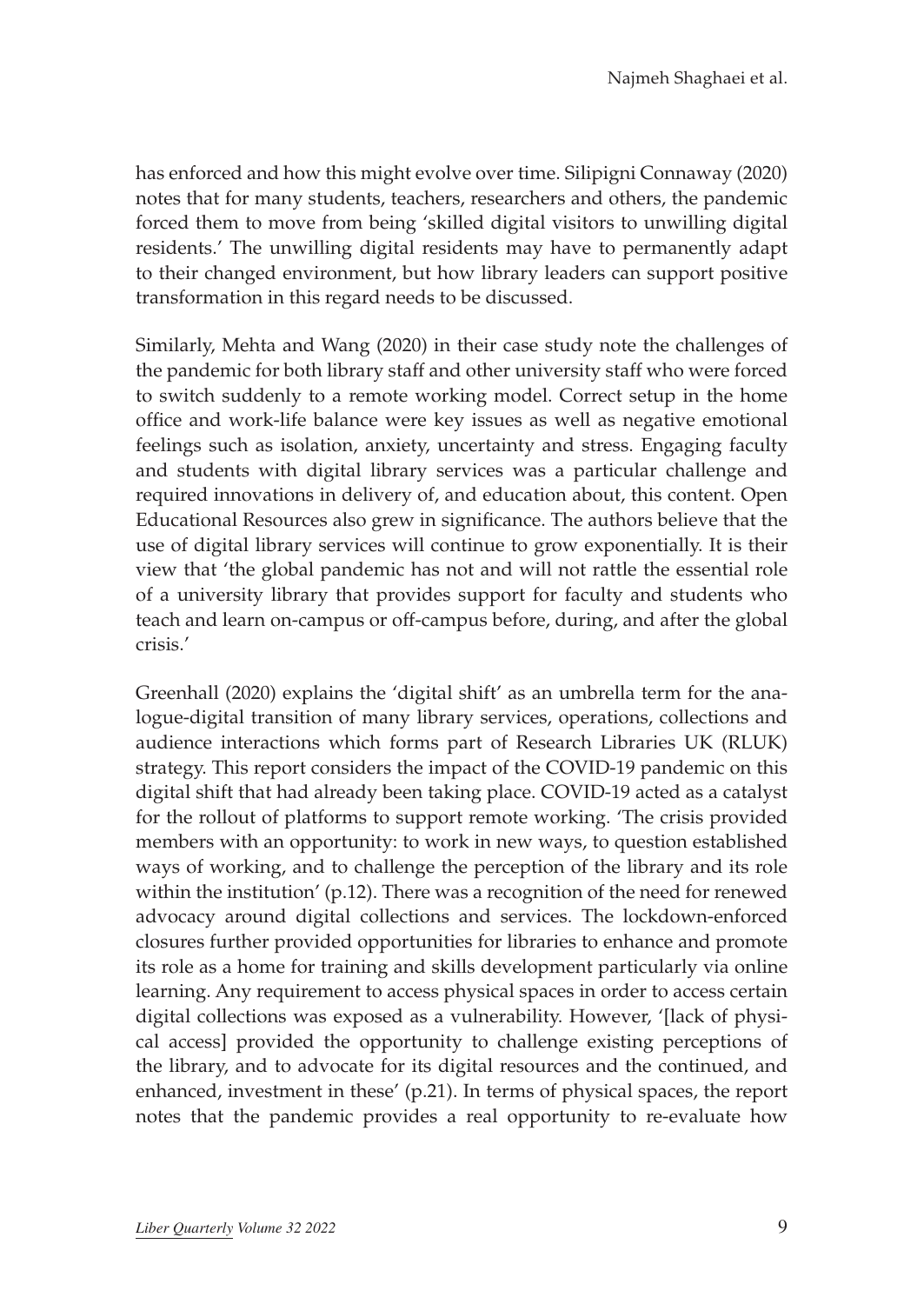individual roles are undertaken and how these relate to the library building and physical spaces. Blending of physical and digital via hybrid services is expected to remain for the foreseeable future.

Markovic and Zettler (2020) consider how physical library spaces may need to be reconfigured as we learn to live with COVID-19. Good design can avoid pinch points, which would be helpful for future distancing measures; movable furniture and reconfigurable, flexible spaces also enable libraries to provide flexibility for future service changes.

For example, to make up for decreased capacity indoors, libraries might consider whether they can add safely arranged outdoor spaces to enable more people to connect to library services. Or over the medium to longer term, libraries might consider shifting their stock of computers to laptops that are distributed via a central kiosk. This would allow for more regular cleaning between users while also facilitating social distancing by allowing users to disperse themselves throughout the library (instead of being forced into large banks of desktops).

In summary, previous research has not given any conclusive answers to our research question of how research library leaders might build resilience out of the COVID-19 crisis. The closest we come to an answer is panel of Lucidea (2015) which indicates that resilient library leaders are visionary, innovative, strategic, proactive and networked and seek opportunities for positive change from unexpected and uncontrollable events, making their library indispensable to the organisation. Challenges must be seen as opportunities.

# **3. Methods**

The study is qualitative in nature as the purpose was to investigate experiences, perceptions, and principles as put into action by library leaders during the pandemic and discuss what changes are likely to be here to stay.

In November 2020, the authors presented two webinars aimed at mid-level management teams at university libraries. The first was entitled "How are Research Libraries leading through COVID-19?" and addressed leadership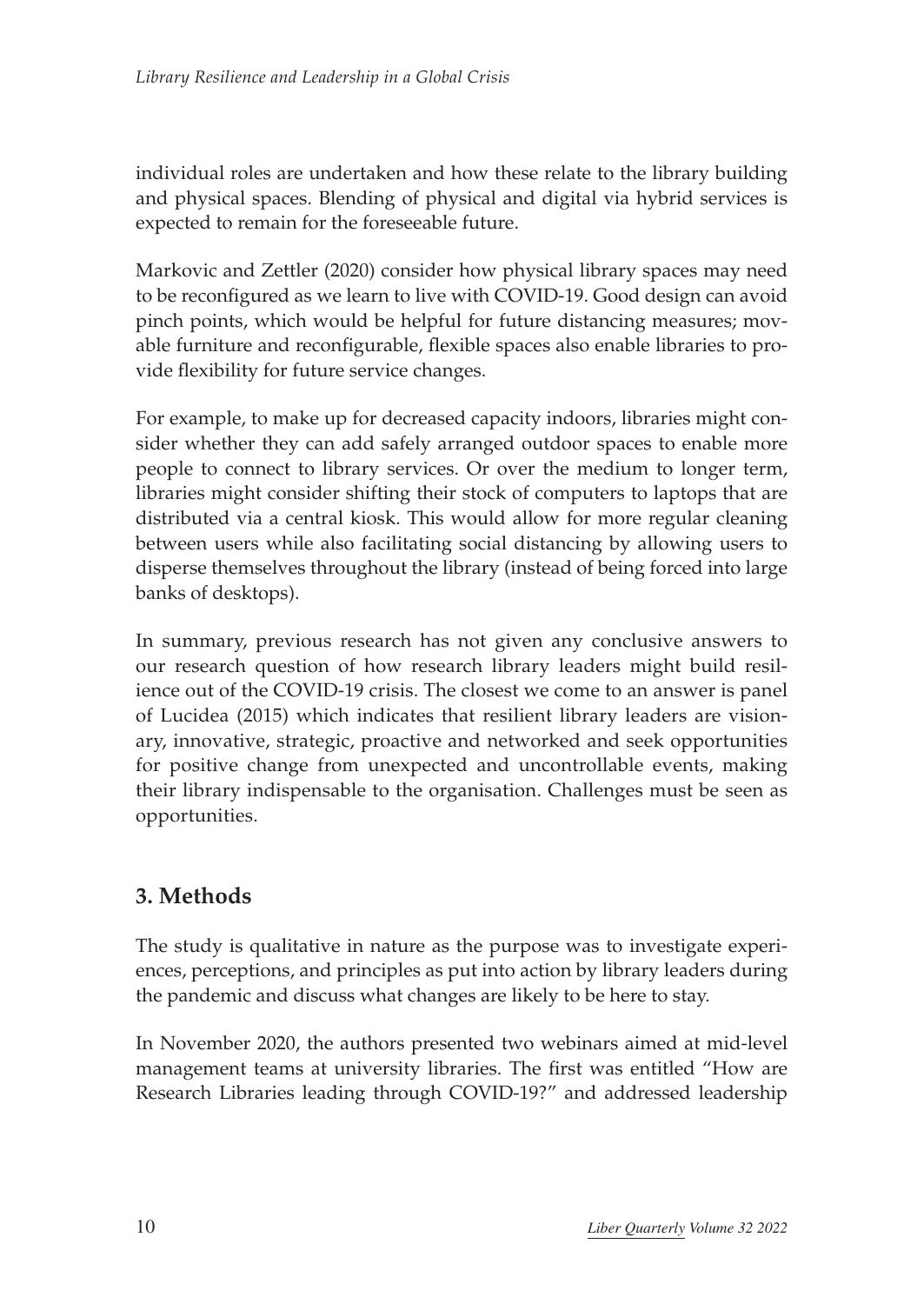skills in times of crisis and remote leadership challenges, for example how to realign library values and strategies to the new working environments. The second webinar was entitled "New challenges and leading into the post-COVID Recovery for Research Libraries". During this second webinar, the speakers shared their experiences communicating with teams and discussed how to create clarity, build resilience, and catalyse positive change. They also discussed new challenges likely to occur in the post-COVID Recovery period. Some questions highlighting multiple aspects were asked during the webinars. These questions, together with discussions from the Chat, fed into the research for this paper. Following the webinars, a survey in Jisc's Online Survey tool was circulated covering the themes discussed. This was circulated by e-mail to the attendees of the webinar, previous cohorts of the LIBER Emerging Leaders Programme and advertised on social media. We included a cover letter, which we drew up to state the purpose of the survey, together with the link where to find it online. The survey was completely anonymous and was open for a total of 21 days. For survey questions please see Appendix 1.

The number of respondents to the survey was not very high, with 24 submissions. However, as they were very open-ended questions, several significant ideas can be drawn from the responses. The survey was divided into four sections: communication, strategy, values and what to keep.

# **4. Results and Analysis**

For the present study, the thematic survey method suggested by Braun and Clark (2006) was used to elicit knowledge and examine participants' perceptions, insights and experiences. Initial outcomes were generated by data analysis (Figure 1). The survey was used as a means of collecting information through responses that participants provide to the questions asked (see Appendix 1). Data gathered from the survey was analysed by four major themes. Outcomes emerged from the data to answer our research question, "how research library leaders might build resilience out of the COVID-19 crisis?".

We determined 84% of the attendees to both webinars had a leadership role in their library, and 16% were employed as a professional librarian.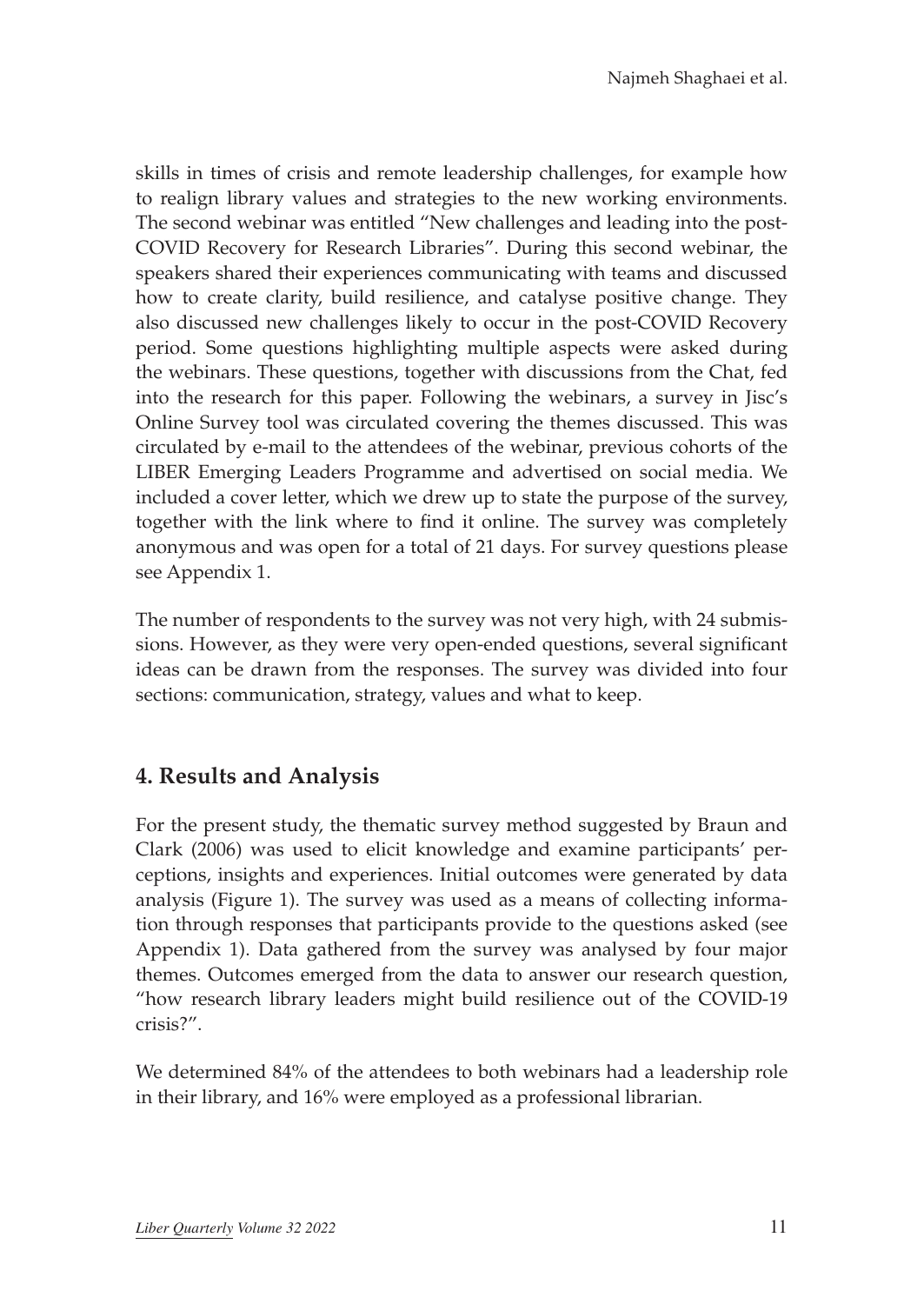



The most critical issues during the pandemic were, by far, management of uncertainty and constant change, as well as staff management. Effective communication was the third most difficult element.

#### **4.1. The Library's Strategic Goals are Still Broadly Relevant and Fit for Purpose**

91% of respondents believed that the library's strategic objectives remained valid during the coronavirus crisis (Figure 2). 94% of the comments given in response to the question "Can you give one or more examples of how existing strategies influenced your research library's responses to the coronavirus crisis?" are examples of how the strategy that already existed in the library facilitated the response to coronavirus, while only 6% refer to a change in strategy or the establishment of a new one.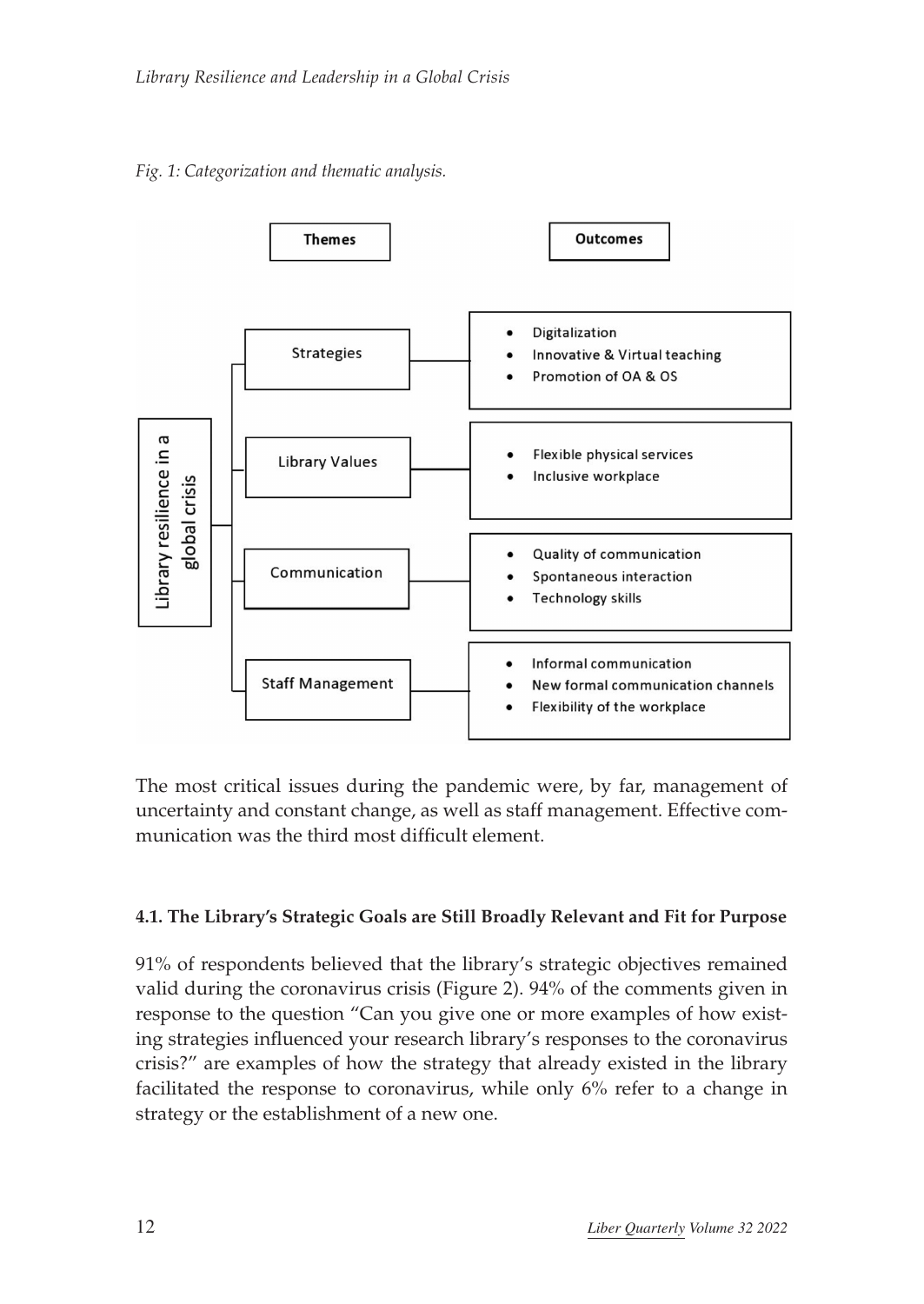

*Fig. 2: Are your library's strategic goals still broadly relevant and fit for purpose?*

The high percentage of responses which offered examples of how existing strategies influenced the response to the coronavirus crisis may be mainly due to the fact that the pandemic has been the accelerator of trends and changes that research libraries had already initiated: a firm commitment to global reach and digital formats, a contribution to teaching innovation and virtual training, as well as the promotion of open access and open science in general.

30% of the responses stated that different aspects of digitisation in their strategy correlated to the 'new normal' (Figure 3). Examples of the acceleration of this digitisation strategy are digital resources, more eBooks, digital innovations, digital services, scan & deliver and digital shift.

Another strong area in existing library strategy was a user centered focus which was useful during the rapid development that needed to occur during the pandemic. Following these UX strategy goals libraries have expanded their services and, for example, provided new reservation systems for study places, computer loans, click-and-collect and postal loan.



*Fig. 3: How did existing figures influence your research library's responses to the coronavirus crisis?*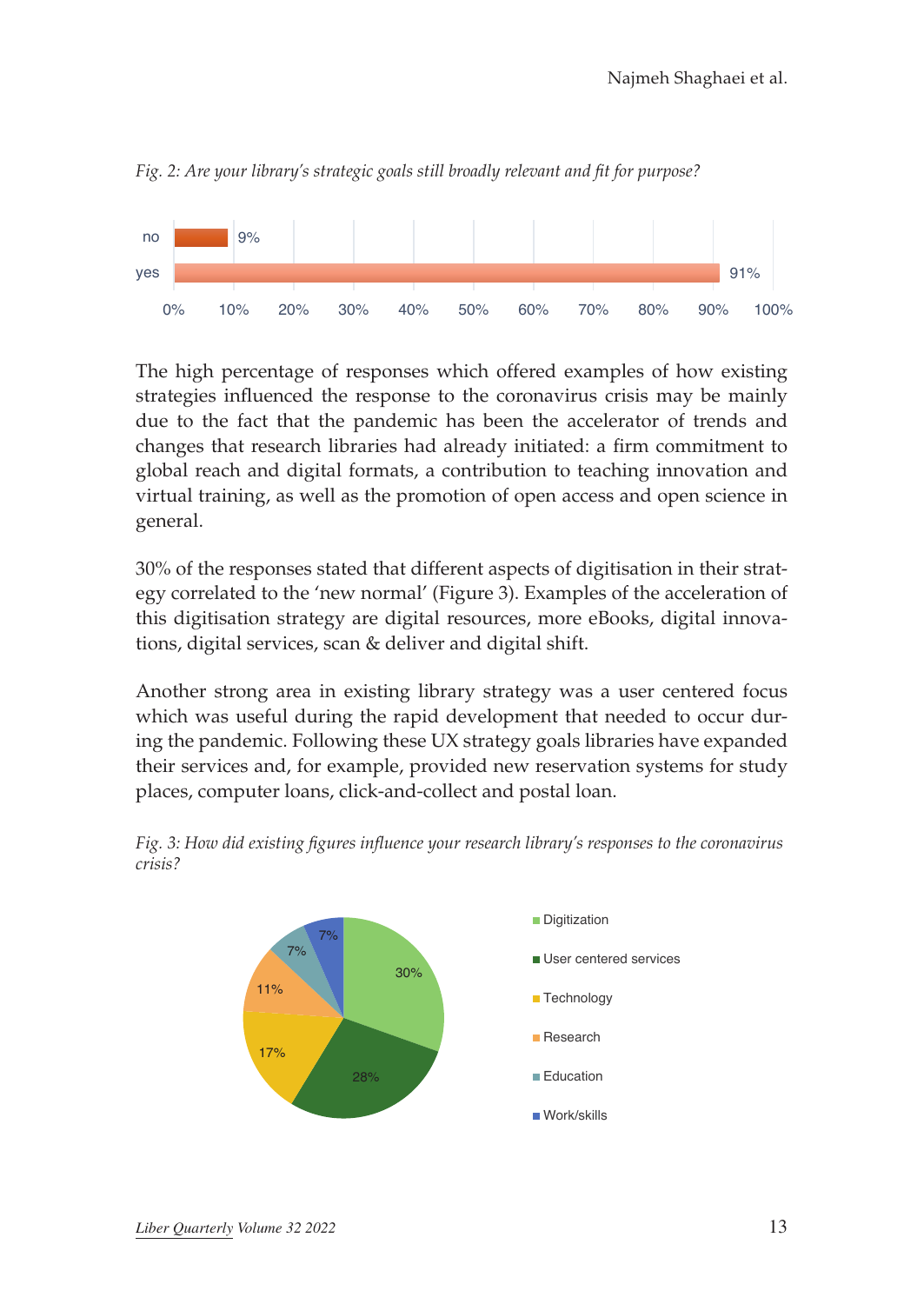Some of these services have been possible due to the fact that libraries and/or universities previously have been investing in technology. For example, end users have remote access to the digital collections which make the electronic content accessible irrespective of time and place.

The movement towards Open Access and Open Knowledge within research are also in line with library strategies.

#### **4.2. The Library's Values are Promoted and Communicated through Library Strategy**

Respondents commented on how user-centered values are core libraries' strategies as demonstrated through the 70% of comments relating to these areas of social responsibility, collaboration and user-based (Figure 4).

#### **4.3. The Main Challenges and Advantages of using Online Tools to Communicate**

When we asked the leaders to describe library communication during the pandemic, 41% described it with negative adjectives like: difficult, challenging, insufficient, overwhelming, chaotic, bad, erratic... which refers to the avalanche of information that existed during this time and the difficulty of conveying the right messages. The ones considered neutral express it as essential, critical, or very important. Finally, 22% of the respondents highlighted the more personal side of communications such as caring, attentive, and carefully planned but also quick, better or improved.



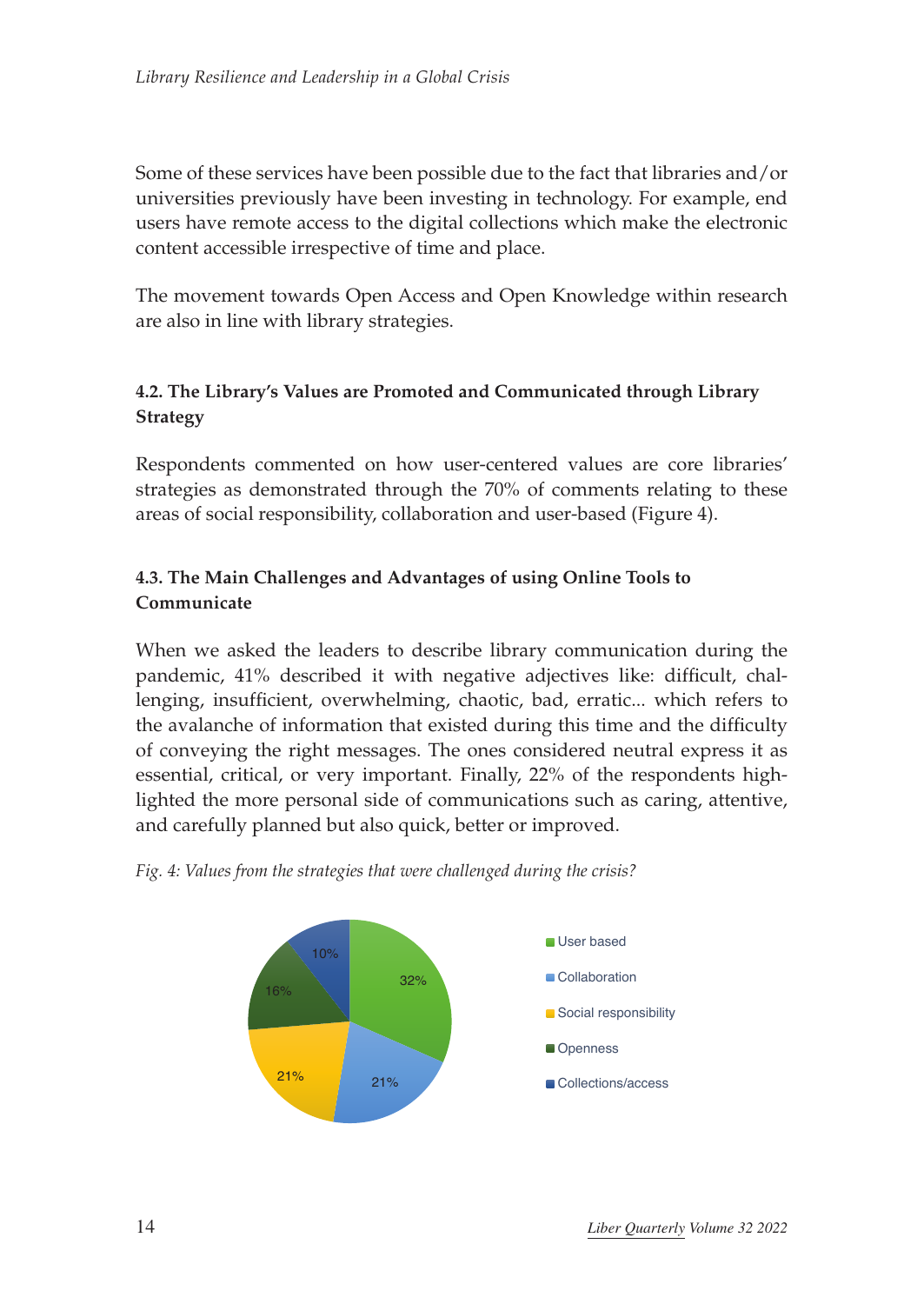To the question "*How have your team and co-workers maintained social communication during the pandemic?"*, many of the respondents expressed that they have continued to maintain social communication, and 95% did so in digital format.

Respondents commented that the main challenge with using digital communication tools is the quality of communication (Figure 5). They relate this to not being able to interpret body language and non-verbal communication, which makes it easier to misunderstand, lose nuances, and makes it harder to find the right tone. Another difficulty is that there are no informal conversations or spontaneous interactions; this means that communication is more formal and needs to be planned. Moreover, there is a lack of continuity in the exchange of knowledge, and it is more difficult to bring the creative aspects to communication. The consequence is that you have to invest more time working, and that surviving multiple meetings taking place at once and being permanently connected is exhausting.

Another challenge evident in responses relating to the use of online platforms is the difficulty of staff acquiring the skills needed to use various tools, regardless of the technological problems that exist when the network crashes or Wi-Fi coverage is lost. Finally, from a leadership point of view, it can be more difficult to mediate conflicts and maintain the feeling of being a team.

The most notable advantages of using online communication tools are efficiency and accessibility. Efficiency is due to the absence of travel, which means that meetings can be scheduled one after the other. In addition, they are shorter, easier for everyone to attend, and can be recorded.



*Fig. 5: Challenges of using online tools to communicate.*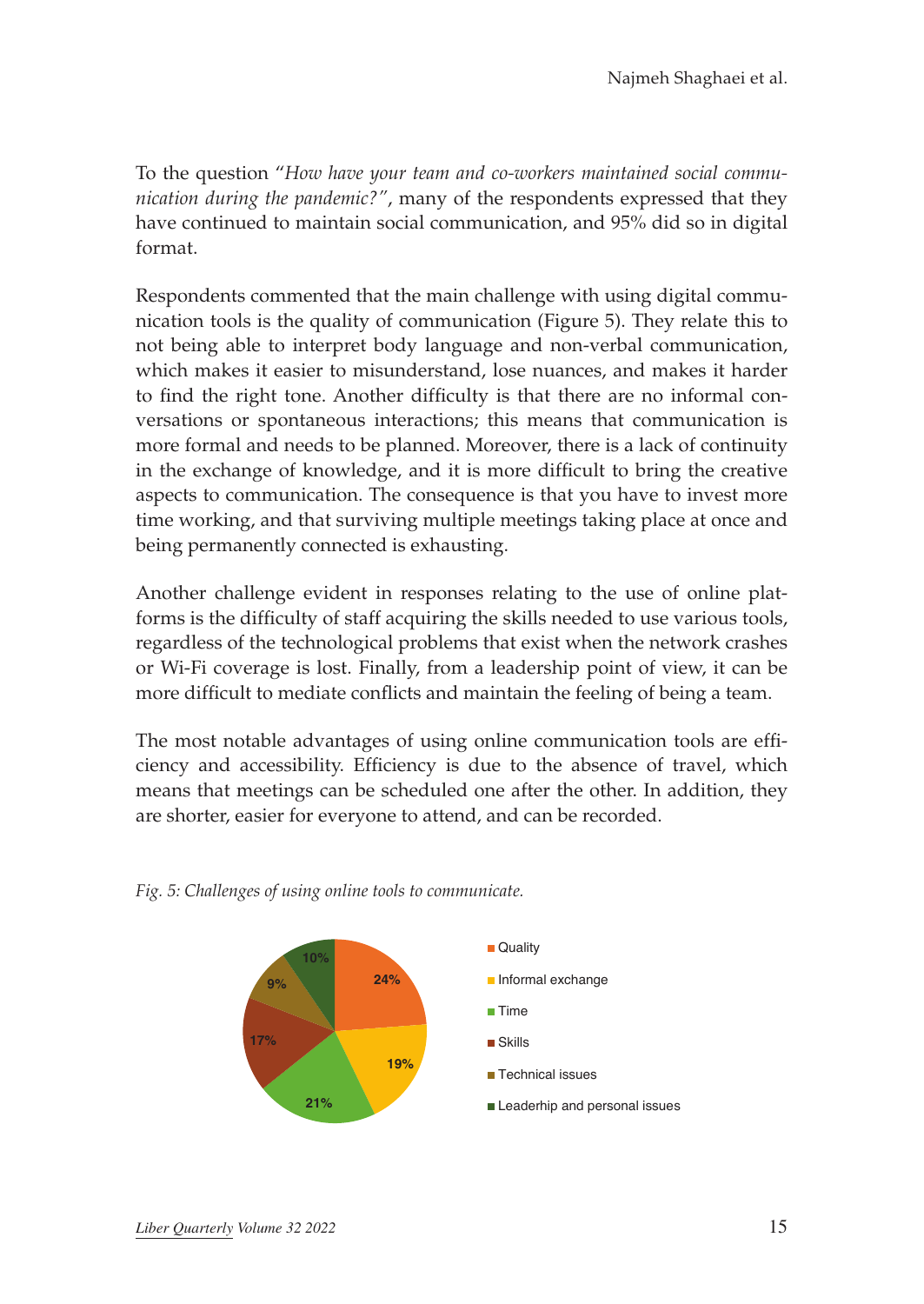Challenges can also be opportunities: staff have improved their skills in the use of technological tools and applications, making libraries more digital. Also noteworthy is the number of seminars and conferences offered in digital format during the pandemic; there have been more opportunities for staff to acquire knowledge and at a lower financial cost.

During the pandemic it has been demonstrated that, apart from access to buildings or physical collections, the majority of the services offered by libraries can also be provided in digital format and sometimes it has been possible to reach a larger audience, as is the case with virtual training. Another different, but equally significant, option has been the ability to provide more personalised attention to users.

Finally, and from a leadership point of view, digital platforms have made communication from library management more inclusive and equitable.

#### **4.4. The Importance of Communication with Staff and Choosing the Best Option during the Pandemic**

In the responses to the question "Can you give one or more examples of techniques/methods you used to communicate with your staff during the pandemic crisis?" 70% of the comments referred to formal communication and 22% are informal communication. Besides, 8% refer to newly acquired habits.

Some examples of informal communication adopted by libraries are coffee via zoom, video lunches, informal mails, and a reading club.

In terms of formal communication, there is a clear predominance of online meetings and video conferencing, email is maintained as a tool for sending formal messages such as newsletters and weekly bulletins. Phone calls are also used, and among the answers there are some other formal tools like Slack, Team's planner, Jamboard and whiteboards.

Finally, the pandemic has been an opportunity to create new habits, such as sending empowering and encouraging messages and new cross-library groups have been created.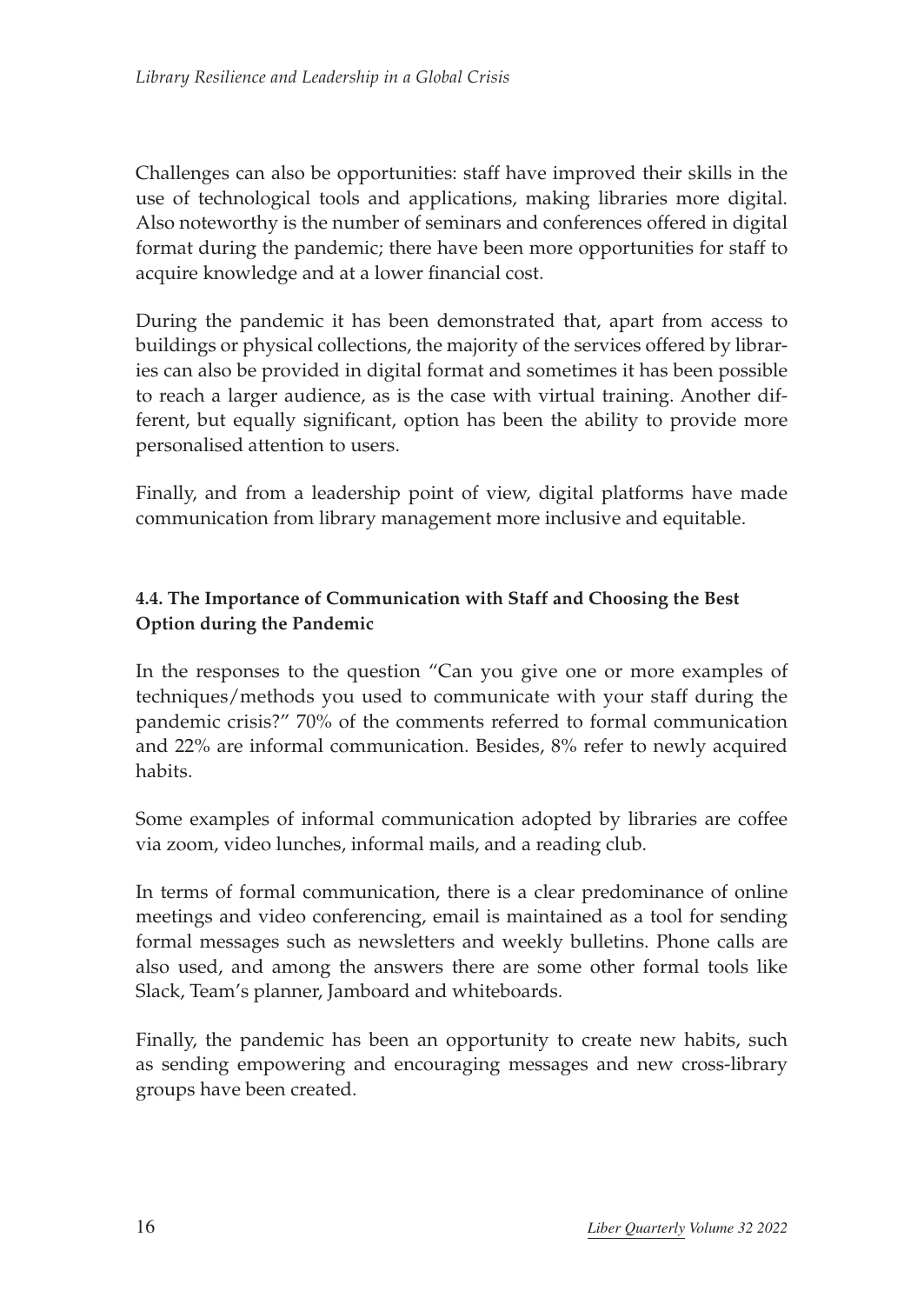# **5. Conclusion**

In conclusion and as an answer to our research question, we found that the COVID-19 pandemic resulted in huge challenges for all organisations including research libraries. We identified some trends and impacts that have come out of the Coronavirus crisis that will be very important for research libraries going forward. Reflection on what has changed and what fundamentally remains the same may be the most important first step, to be followed by ongoing action which informs us how to transform our business model in the library for long term sustainability.

Flexibility of the workplace and working from home or another location outside the office is another aspect to be considered. Despite the possible negative effects (work-life balance, time management and increased stress), it seems to be something we are likely to maintain in the future, possibly as a hybrid model of on-site and remote working options. The fact that work in the "New Now" can take place anywhere and often at any time is perceived as positive. Aside from a flexible workplace, online meetings, virtual collaboration and consultation are changes worth keeping at some level.

To improve the gains from a more widespread "work from home" environment for productivity and innovation, the improved technical skills, which are a basis for mastering the new challenges in the job, are worth retaining. The crisis supported the ingenuity to move the social interaction into the digital realm, sometimes beyond what existed before the COVID-19 pandemic and with greater speed than may otherwise have been achieved.

Although the essential role of university and research libraries has not and will not change, the COVID-19 crisis made it clear how essential it is for the function of libraries to further expand digitisation initiatives. Expanding the range of digital resources, digital collaboration, whether in meetings or working together on projects, and virtual learning and teaching are digital changes that should be maintained in the post-pandemic world. Expanded openness, meaning both free access and accessibility, to teaching and learning content is also a positive outcome worth preserving. Furthermore, the possibility to access recorded events including training events and conferences regardless of time proved to be very positive and beneficial to many. The outline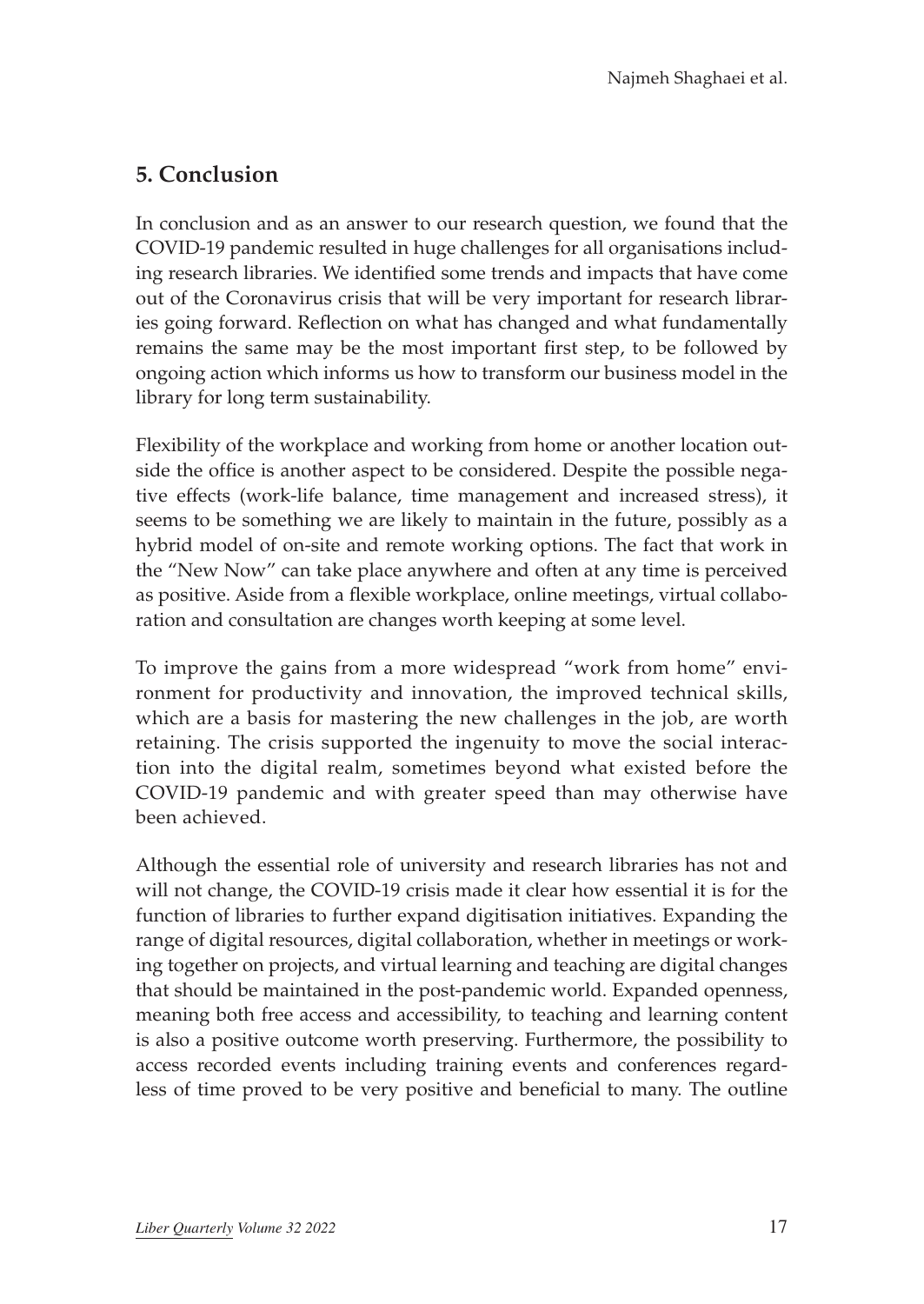platform chat as a substitute or support for face-to-face contact should also be retained as a communication option.

Altered and flexible physical spaces, the appropriate administration and fit out of library spaces and workspaces should be maintained in the future. In addition, hygiene measures are mentioned particularly frequently in the literature. Thus, disinfectant dispensers may remain permanently in libraries into the future. Improved ventilation concepts also seem to be both necessary and sustainable. Technologies that enable self-service (e.g. book lending and return), postal lending, extended lending periods and online information instead of counter services are other aspects that are likely to remain after the pandemic.

The importance of space in the libraries becomes especially apparent when it is NOT available. The hygiene conditions to be maintained and social distancing to be observed make it clear how important it is to have ample space in libraries. The possibility of being able to book seats in the future, or to have an overview of the frequency of use, seems to be worth maintaining to avoid overcrowding, among other things. Equally important is the good and attractive fit out and layout of workplaces and rooms. In order to meet many requirements, a wide range of different rooms that can be flexibly zoned still seems to be one of the most important considerations of libraries as we move to a post-pandemic environment.

Finally, we are focusing on building resilient libraries. Regarding resilience theory, to manage the library successfully and build thoughtfulness, we should not ignore the changes happening around us. As library leaders we need to remain open to transformative change, to encourage and lead enhanced communications via multiple modalities and to be capable of building resilience within ourselves and within our teams both on-site and remotely. The library of the future is changing to an even more diverse and innovative place. Above all, the library should have room for the meaningful recognition of our intellectual values and be an adaptable place in terms of the physical environment and service provision in our "Brave New World".

### **References**

Boin, A., Kuipers, S., & Overdijk, W. (2013). Leadership in times of crisis: A framework for assessment. *International Review of Public Administration*, *18*(1), 87–91. <https://doi.org/10.1080/12294659.2013.10805241>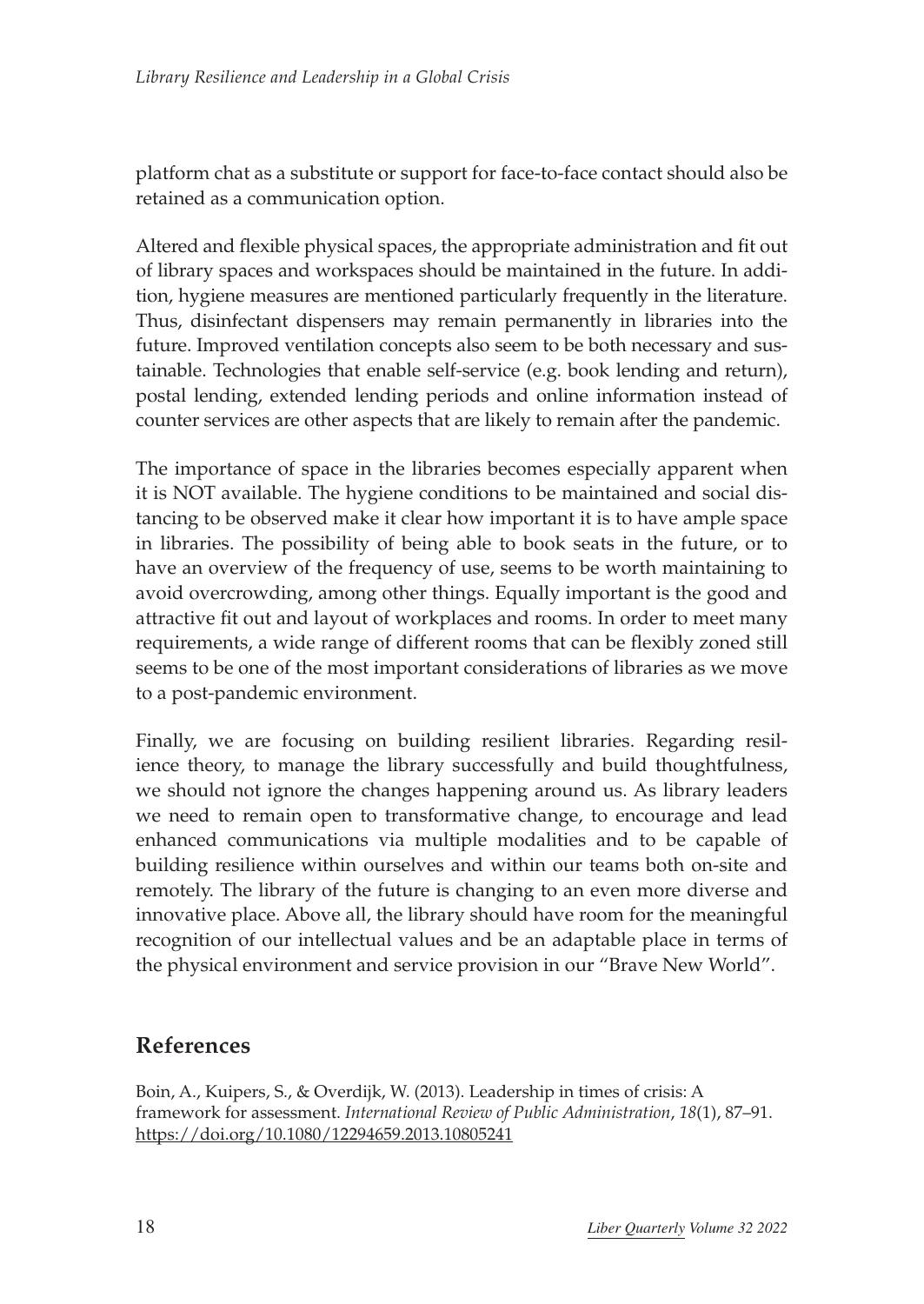Brannon, B., Connaway, L. S., Simane, J., & van der Werf, T. V. (2021). *Eamearc 21 - The New Model Library* [Webinar Series]. OCLC. [https://oclc.wistia.com/medias/](https://oclc.wistia.com/medias/h4bwxev3qy) [h4bwxev3qy](https://oclc.wistia.com/medias/h4bwxev3qy)

Braun, V., & Clarke, V. (2006). Using thematic analysis in psychology. *Qualitative Research in Psychology*, *3*(2), 77–101. <https://doi.org/10.1191/1478088706qp063oa>

City National Bank. (2020, January 20). *6 Key lessons for successful remote leadership*. <https://newsroom.cnb.com/en/business/leadership/remote-leadership.html>

Connaway, L. S. (2020, July 30). The New Model Library. Welcome home. *OCLC*. <https://blog.oclc.org/next/the-new-model-library-welcome-home/>

Cox Jr, T. (Ed.). (2001). *Creating the multicultural organization: A strategy for capturing the power of diversity*. Jossey-Bass.

Craft, A. R. (2020). Remote work in library technical services: Connecting historical perspectives to realities of the developing COVID-19 pandemic. *Serials Review*, *46*(3), 227–231. <https://doi.org/10.1080/00987913.2020.1806658>

Day, M. (2020, November 4). "We never closed." Digital continuity at the British Library during the pandemic. *Digital Preservation Coalition*, [https://www.dpconline.](https://www.dpconline.org/blog/wdpd/blog-michael-day-wdpd) [org/blog/wdpd/blog-michael-day-wdpd](https://www.dpconline.org/blog/wdpd/blog-michael-day-wdpd)

Greenhall, M. (2020). *Covid-19 and the digital shift in action report*. RLUK Report. <https://www.rluk.ac.uk/covid-19-and-the-digital-shift-in-action/>

Keijser, P. (2019, August 27). *Remote leadership: How to lead your team from a distance*. Business2Community. [https://www.business2community.com/leadership/](https://www.business2community.com/leadership/remote-leadership-how-to-lead-your-team-from-a-distance-02233959) [remote-leadership-how-to-lead-your-team-from-a-distance-02233959](https://www.business2community.com/leadership/remote-leadership-how-to-lead-your-team-from-a-distance-02233959)

Kuknor, S. C., & Bhattacharya, S. (2020). Inclusive leadership: new age leadership to foster organizational inclusion. *European Journal of Training and Development*. Advance online publication. <https://doi.org/10.1108/EJTD-07-2019-0132>

Kuknor, S. C., & Bhattacharya, S. (2021). Organizational inclusion and leadership in times of global crisis. *Australasian Accounting Business and Finance Journal*, *15*(1), 93–112. <http://dx.doi.org/10.14453/aabfj.v15i1.7>

Lucidea. (2015). *Building the resilient library. How (and why) to leverage change and become indispensable*. [https://2cwcr12ffoct2lm8t434p828-wpengine.netdna-ssl.com/](https://2cwcr12ffoct2lm8t434p828-wpengine.netdna-ssl.com/wp-content/uploads/2017/02/Lucidea-WP-Building-the-Resilient-Library.pdf) [wp-content/uploads/2017/02/Lucidea-WP-Building-the-Resilient-Library.pdf](https://2cwcr12ffoct2lm8t434p828-wpengine.netdna-ssl.com/wp-content/uploads/2017/02/Lucidea-WP-Building-the-Resilient-Library.pdf)

Lund, S., Madgavkar, A., Manyika, J., & Smit, S. (2020, November 23). *What's next for remote work: An analysis of 2,000 tasks, 800 jobs and 9 countries*, McKinsey & Company. [https://www.mckinsey.com/featured-insights/future-of-work/](https://www.mckinsey.com/featured-insights/future-of-work/whats-next-for-remote-work-an-analysis-of-2000-tasks-800-jobs-and-nine-countries) [whats-next-for-remote-work-an-analysis-of-2000-tasks-800-jobs-and-nine-countries](https://www.mckinsey.com/featured-insights/future-of-work/whats-next-for-remote-work-an-analysis-of-2000-tasks-800-jobs-and-nine-countries)

Mahra, D. (2020, December 31). *12 Best Practices for Effectively Managing Remote Teams*. ReveChat. [https://www.revechat.com/blog/12-best-practices-effectively-managing](https://www.revechat.com/blog/12-best-practices-effectively-managing-remote-teams/)[remote-teams/](https://www.revechat.com/blog/12-best-practices-effectively-managing-remote-teams/)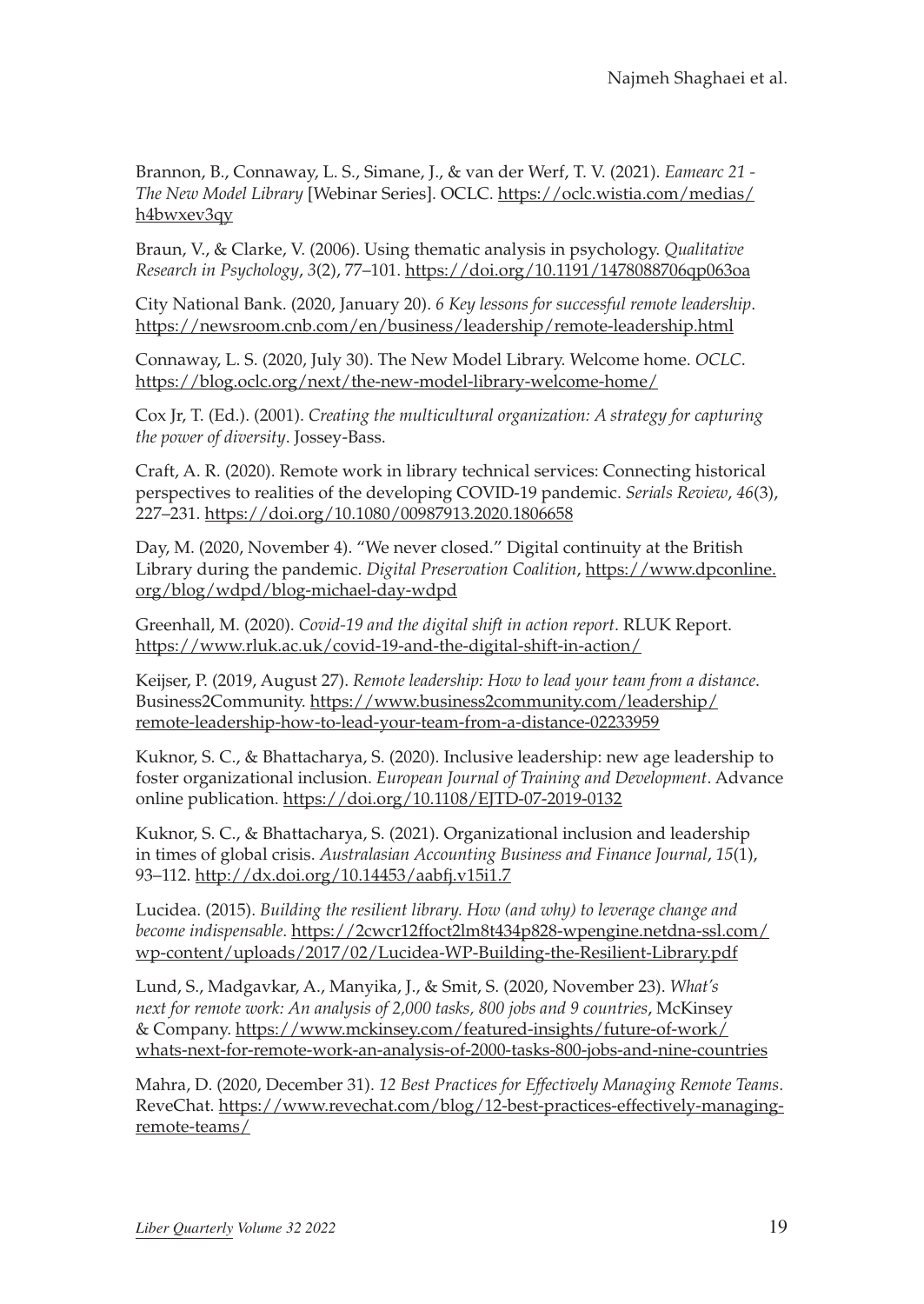Markovic, A., & Zettler, Z. (2020, May 12). Designing resilient libraries for a postcovid world. *Building Design + Construction*. [https://www.bdcnetwork.com/blog/](https://www.bdcnetwork.com/blog/designing-resilient-libraries-post-covid-world) [designing-resilient-libraries-post-covid-world](https://www.bdcnetwork.com/blog/designing-resilient-libraries-post-covid-world)

Martin, S. (2020, December 14). *Communicating in a Crisis: What, When, and How*. Center for Creative Leadership. [https://www.ccl.org/articles/](https://www.ccl.org/articles/leading-effectively-articles/communicating-in-a-crisis-what-when-and-how/) [leading-effectively-articles/communicating-in-a-crisis-what-when-and-how/](https://www.ccl.org/articles/leading-effectively-articles/communicating-in-a-crisis-what-when-and-how/)

Mehta, D., & Wang, X. (2020). COVID-19 and digital library services – a case study of a university library. *Digital Library Perspectives*, *36*(4), 351–363. <https://doi.org/10.1108/DLP-05-2020-0030>

Pionke, J. J. (2020). COVID-19, accessibility, and libraries. *College & Research Libraries News*, *81*(8), 398–399. <https://doi.org/10.5860/crln.81.8.398>

Pitstick, H. (2020, September 29). *4 Key leadership skills for a post COVID19 workplace*. Financial Management. [https://www.fm-magazine.com/news/2020/sep/](https://www.fm-magazine.com/news/2020/sep/leadership-skills-for-post-coronavirus-workplace.html) [leadership-skills-for-post-coronavirus-workplace.html](https://www.fm-magazine.com/news/2020/sep/leadership-skills-for-post-coronavirus-workplace.html)

Renjen, P. (2020, March 16). The heart of resilient leadership: Responding to COVID-19. *Deloitte Insights*. [https://www2.deloitte.com/us/en/insights/economy/covid-](https://www2.deloitte.com/us/en/insights/economy/covid-19/heart-of-resilient-leadership-responding-to-covid-19.html)[19/heart-of-resilient-leadership-responding-to-covid-19.html](https://www2.deloitte.com/us/en/insights/economy/covid-19/heart-of-resilient-leadership-responding-to-covid-19.html)

Schear, M., & Young, D. (2020, May 8). Communicating leadership during COVID-19. BCG. [https://www.bcg.com/publications/2020/communication-leadership-during](https://www.bcg.com/publications/2020/communication-leadership-during-covid-19)[covid-19](https://www.bcg.com/publications/2020/communication-leadership-during-covid-19)

Shaw, M. (2020, July 1). *The untold story of university libraries in lockdown*. Wonkhe. <https://wonkhe.com/blogs/the-untold-story-of-university-libraries-in-lockdown>

Wheatley, A., & Hervieux, S. (2019). Artificial intelligence in academic libraries: An environmental scan. *Information Services & Use*, *39*(4), 347–356. [https://doi.](https://doi.org/10.3233/ISU-190065) [org/10.3233/ISU-190065](https://doi.org/10.3233/ISU-190065)

# **Appendix 1: Liber ELP Leadership Webinar Survey**

Please help us understand more about how the COVID-19 pandemic has impacted your library leadership team's current and future plans, strategies and values:

#### **Communication**

1. What are the main challenges and advantages of using online tools to communicate?